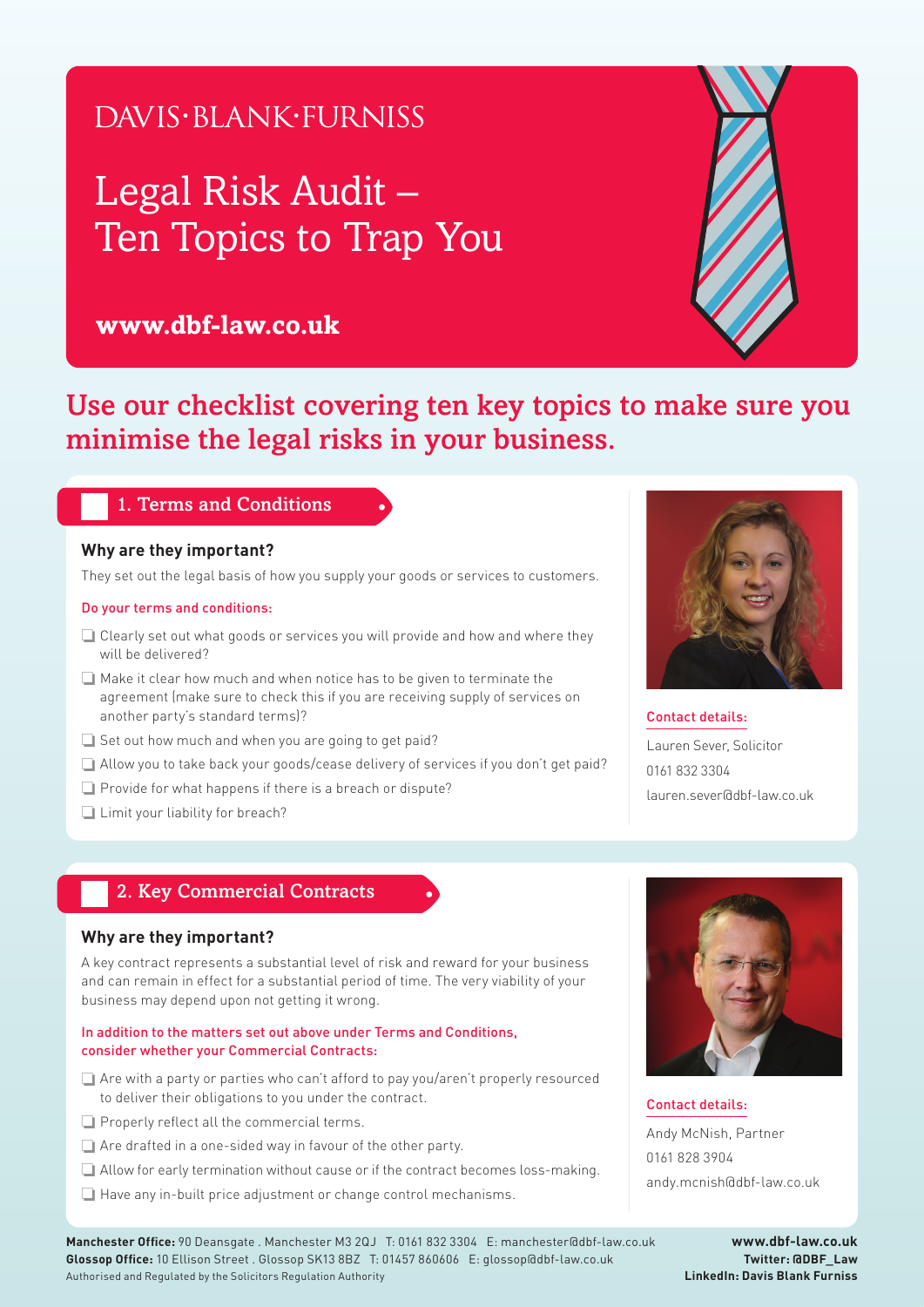## 2. Key Commercial Contracts (continued)

#### In addition to the matters set out above, consider whether your Commercial Contracts:

- ❏ Protect your confidential information and intellectual property.
- ❏ Restrict your or the other party's ability to provide similar goods or services to others (either at all or on better terms) or to 'poach' the staff of the other.
- ❏ Have properly drafted limitations and exclusions of liability (including indirect losses and overall damages cap).

## 3. Employment/Staff Documentation

#### **Why is it important?**

Sets out the terms on which you employ your staff creating a regulated work environment and disciplinary procedures to maximise efficiency. Failure to put them in place can make managing staff much more difficult and lead to significant financial risk.

#### Does your business have:

- ❏ Procedures in place to avoid discrimination on recruitment?
- ❏ Contracts of employment and directors' service contracts (including posttermination restrictions and clauses protecting your confidential information and intellectual property)?
- ❏ Proper contracts regulating independent contractors/consultants?
- ❏ Staff policies covering internet use, equal opportunities, bullying and harassment?
- ❏ A procedure for checking that all employees have the right to work in the UK?
- ❏ Share Option Schemes to incentivise key staff?
- ❏ A risk of automatically acquiring employees upon business or contract acquisition?

#### Contact details:

Andy McNish, Partner 0161 828 3904 andy.mcnish@dbf-law.co.uk



#### Contact details:

Shiva Shadi, Partner 0161 828 3926 shiva.shadi@dbf-law.co.uk

## 4. Property

#### **Why is it important?**

Property is often the single most expensive asset or (in the case of a lease) largest potential liability a business (or business owner) has. The right premises can also be key to the continuance of a business.

#### Does your business require:

- ❏ Advice on who should own the property (e.g. a company, the owners or their Pension Funds)?
- ❏ Drafting or review of commercial leases (particularly with regard to security of tenure and risks of dilapidation claims at end of lease)?
- ❏ Documents charging property by way of security for financing?
- ❏ Assistance dealing with a problem tenant?
- ❏ Any other commercial property advice generally?



Contact details: Richard Hamilton, Partner 0161 832 3304 richard.hamilton@dbf-law.co.uk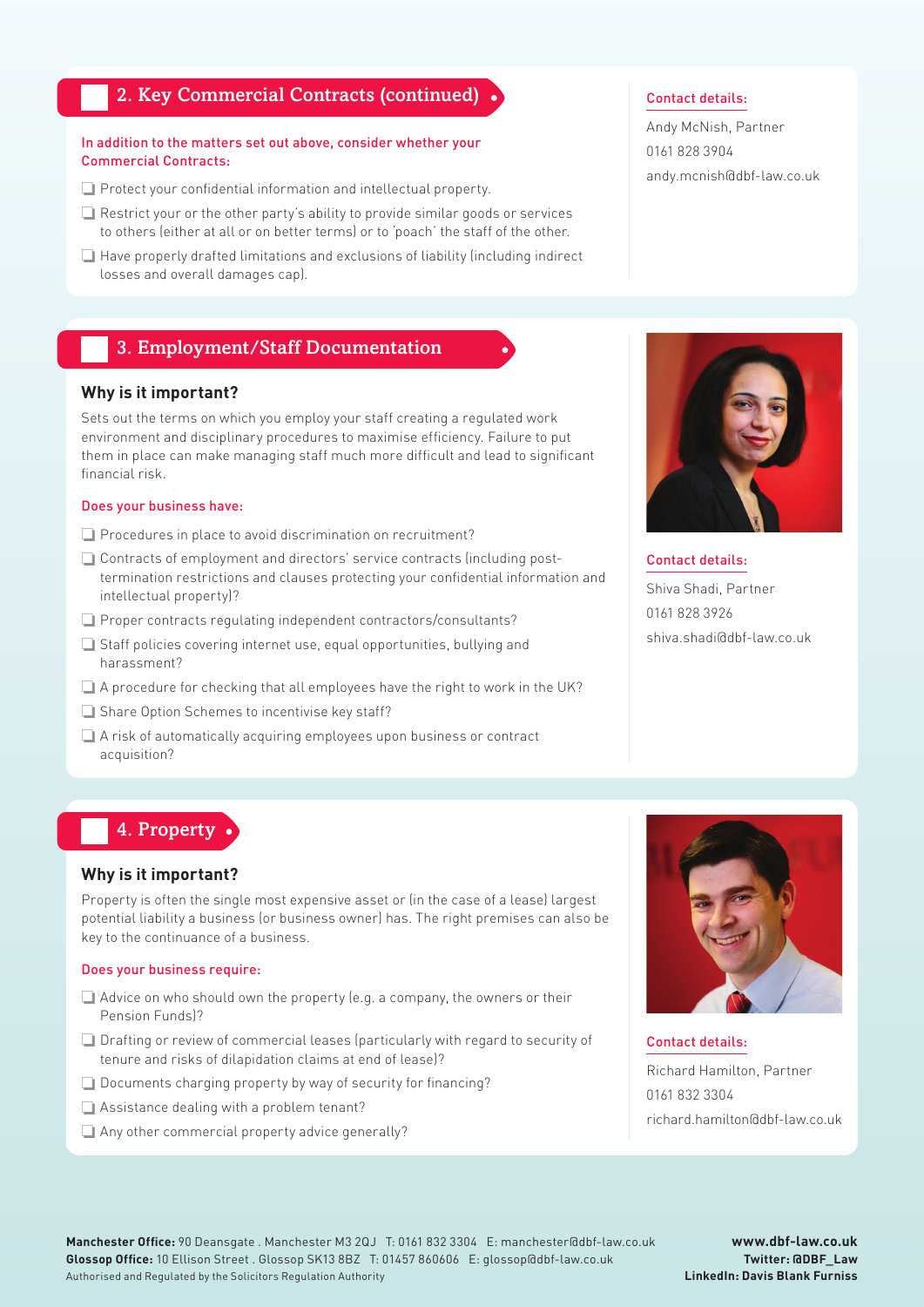## 5. Credit Control

#### **Why is it important?**

Because 'cash is king'!

#### Does your business have adequate:

- ❏ Credit checks prior to selling goods/providing services?
- ❏ Contractual sanctions in place to pressurise late-payers?
- ❏ Procedures in place to ensure all bills are chased?
- ❏ Precedent claim letters compliant with court protocols?
- ❏ Staff training to enable internal issuing and handling of small claims for debt recovery?



#### Contact details:

Rebecca Taylor, Solicitor 0161 832 3304 rebecca.taylor@dbf-law.co.uk

## 6. Financing

#### **Why is it important?**

It can help you to grow your business. We can work with all sorts of finance providers to put the necessary security in place and help you gain access to funds.

#### Consider whether you have:

- ❏ Sufficient facilities to secure required cashflow? Are these on-demand or term loans (and if term loans, how easily can the funder 'wriggle out' of them)?
- ❏ Need of invoice discounting/asset finance/loans from pensions funds or similar non-Bank facilities.
- ❏ Taken advice on any relevant facility and security documents (including any personal guarantees or other personal security).
- ❏ Documented inter-company/connected party loans.
- ❏ Removed defunct or historic corporate and personal security.



Contact details: Andy McNish, Partner 0161 828 3904 andy.mcnish@dbf-law.co.uk

## 7. Corporate Structure

#### **Why is it important?**

To make sure that your company/group is structured in the most tax efficient way so as to maximise profits and to ensure key assets are secure.

#### Have you considered the best way to structure your business so you:

- ❏ Minimise tax both on corporate profits and personal extraction of income and capital value?
- ❏ Protect key assets?
- ❏ Are not restricted by out-of-date articles of association?
- ❏ Have a clear idea of business succession so that the business can survive your departure?



Contact details: Sonio Singh, Partner 0161 828 3929 sonio.singh@dbf-law.co.uk

**Manchester Office:** 90 Deansgate . Manchester M3 2QJ T: 0161 832 3304 E: manchester@dbf-law.co.uk **Glossop Office:** 10 Ellison Street . Glossop SK13 8BZ T: 01457 860606 E: glossop@dbf-law.co.uk Authorised and Regulated by the Solicitors Regulation Authority